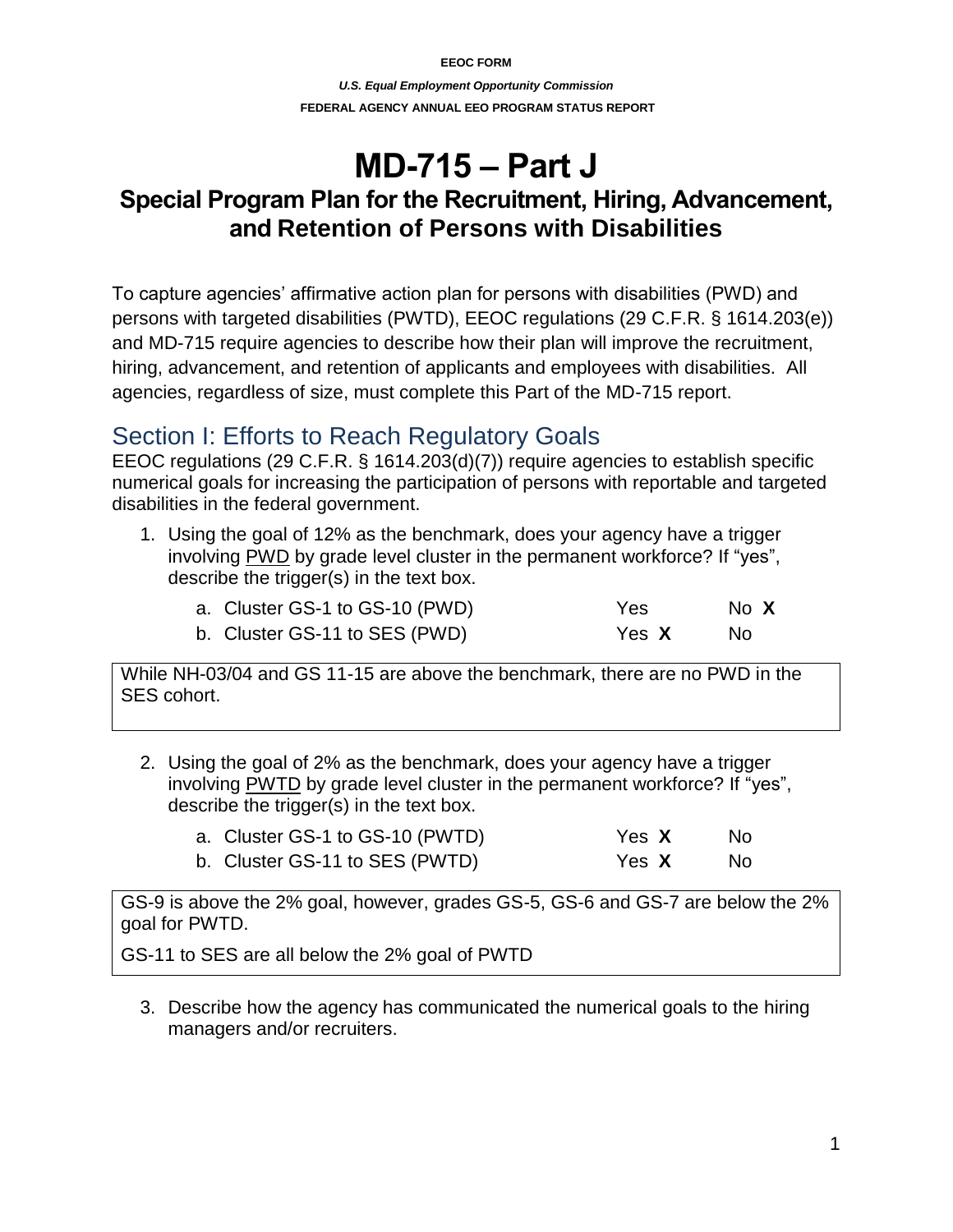#### *U.S. Equal Employment Opportunity Commission* **FEDERAL AGENCY ANNUAL EEO PROGRAM STATUS REPORT**

The goals were communicated during our EEO and Diversity & Inclusion working group sessions, and during preparation and briefings that accompany the MD 715. They were also discussed in detail during development of the DVAAP Plan and via quarterly EEO At-A-Glance reports. Hiring goals were also provided to those that were involved with the hiring process.

## Section II: Model Disability Program

Pursuant to 29 C.F.R. §1614.203(d)(1), agencies must ensure sufficient staff, training and resources to recruit and hire persons with disabilities and persons with targeted disabilities, administer the reasonable accommodation program and special emphasis program, and oversee any other disability hiring and advancement program the agency has in place.

## **A. PLAN TO PROVIDE SUFFICIENT & COMPETENT STAFFING FOR THE DISABILITY PROGRAM**

1. Has the agency designated sufficient qualified personnel to implement its disability program during the reporting period? If "no", describe the agency's plan to improve the staffing for the upcoming year.

Yes **X** No

2. Identify all staff responsible for implementing the agency's disability employment program by the office, staff employment status, and responsible official.

|                                | # of FTE Staff by<br><b>Employment Status</b> |                |            | <b>Responsible Official</b>  |
|--------------------------------|-----------------------------------------------|----------------|------------|------------------------------|
| <b>Disability Program Task</b> | Full                                          | Part           | Collateral | (Name, Title, Office, Email) |
|                                | Time                                          | Time           | Duty       |                              |
| Processing applications        |                                               |                |            | Clay Brashear; Director,     |
| from PWD and PWTD              | $\overline{0}$                                | 3              | 0          | Recruiting;                  |
|                                |                                               |                |            | clay.a.brashear.civ@mail.mil |
| Answering questions from       |                                               |                |            | Clay Brashear; Director,     |
| the public about hiring        | 0                                             | 3              | 0          | Recruiting;                  |
| authorities that take          |                                               |                |            | clay.a.brashear.civ@mail.mil |
| disability into account        |                                               |                |            |                              |
| Processing reasonable          |                                               |                |            | Debra Simmon, Alternative    |
| accommodation requests         | 1                                             | $\overline{0}$ | 0          | Dispute Resolution Manager,  |
| from applicants and            |                                               |                |            | debra.l.simmon.civ@mail.mil  |
| employees                      |                                               |                |            |                              |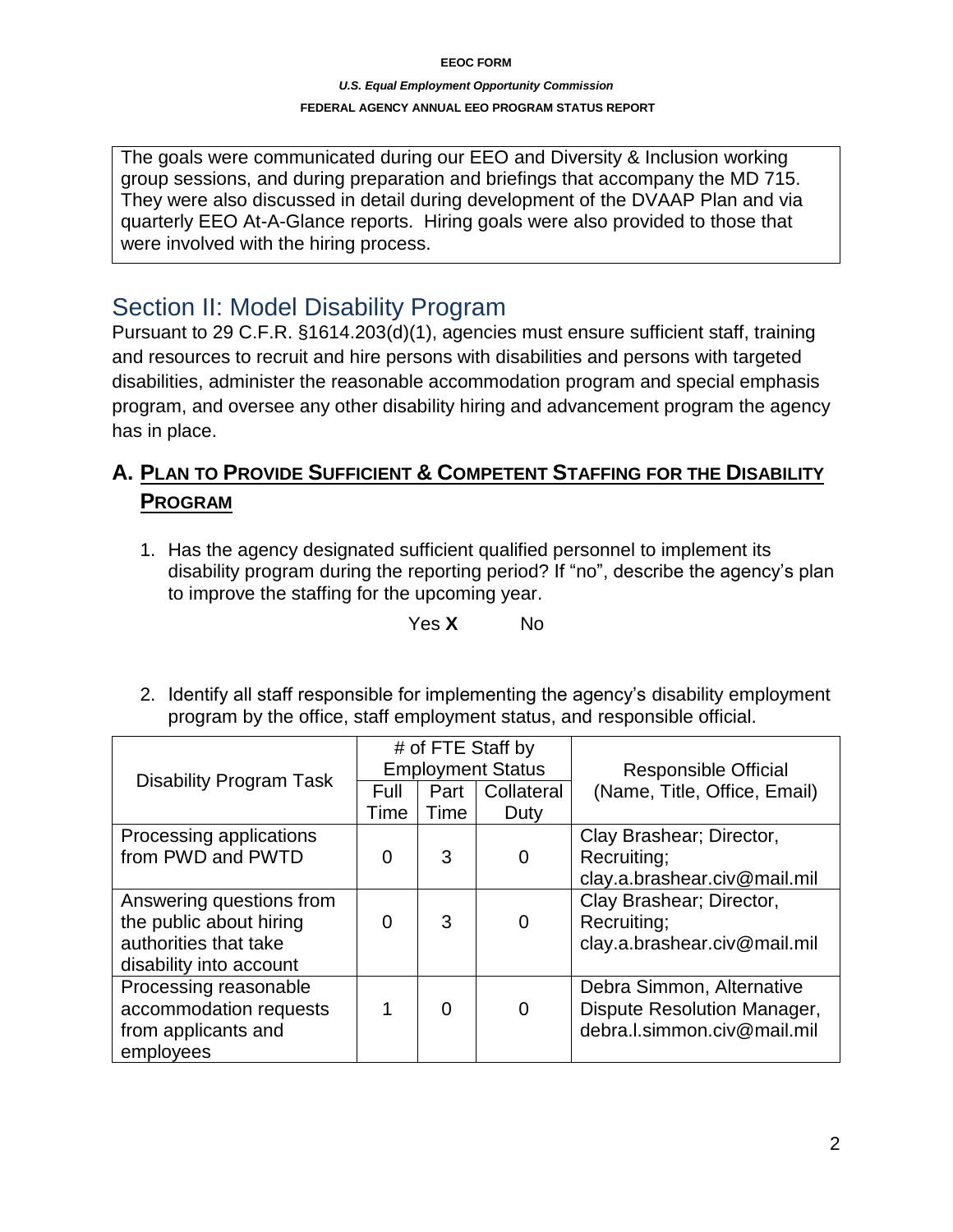#### *U.S. Equal Employment Opportunity Commission*

#### **FEDERAL AGENCY ANNUAL EEO PROGRAM STATUS REPORT**

| Section 508 Compliance                          |  | 0 | Antonio Boston,;508<br>Compliance ITSCO;<br>antonio.boston.civ@mail.mil             |
|-------------------------------------------------|--|---|-------------------------------------------------------------------------------------|
| <b>Architectural Barriers Act</b><br>Compliance |  | 0 | <b>Edward Spence; Facilities</b><br>Manager;<br>edward.l.spence.civ@mail.mil        |
| Special Emphasis Program<br>for PWD and PWTD    |  | 0 | Monique Mixon, Special<br>Emphasis Program Manager,<br>monique.c.mixon.civ@mail.mil |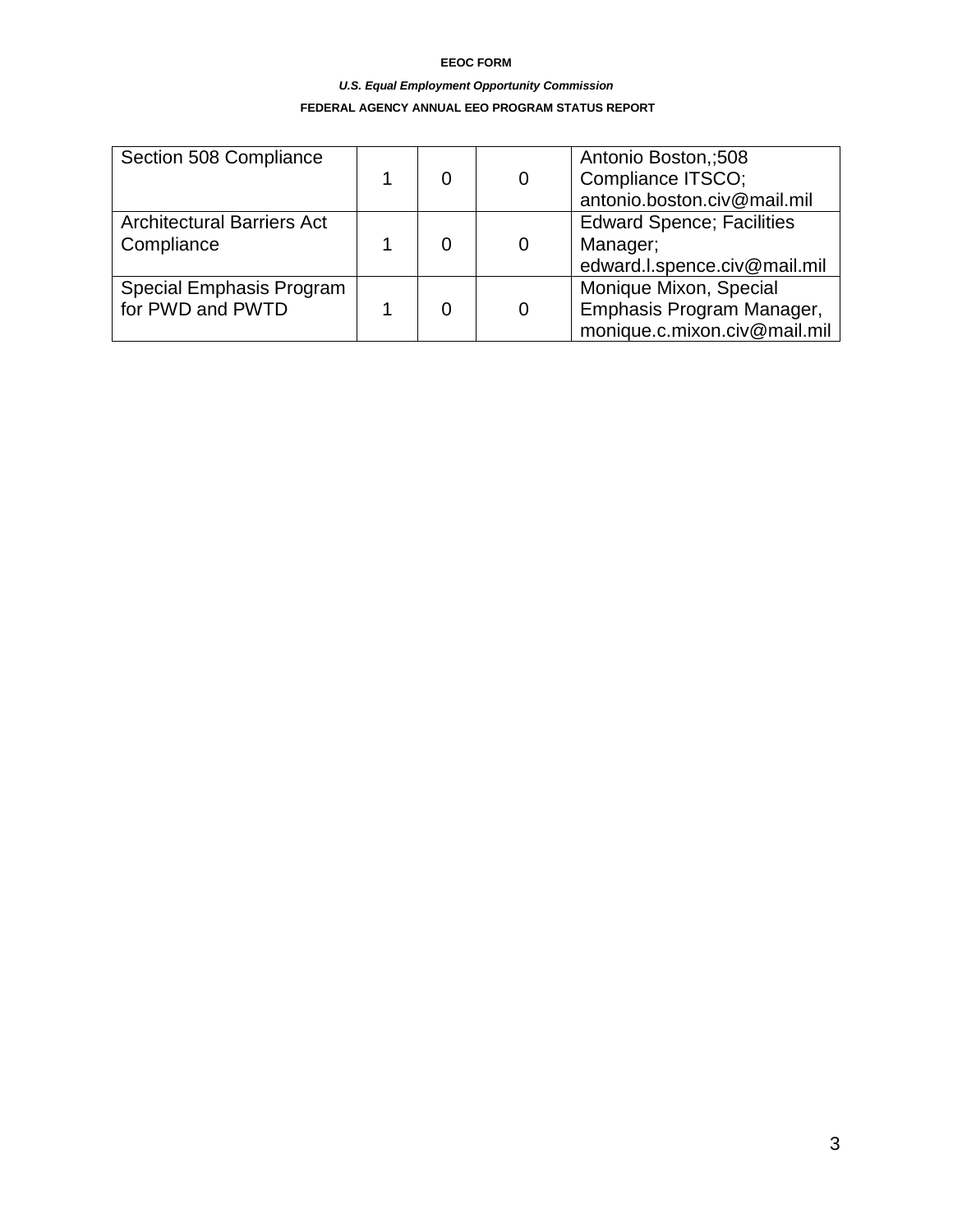#### *U.S. Equal Employment Opportunity Commission* **FEDERAL AGENCY ANNUAL EEO PROGRAM STATUS REPORT**

3. Has the agency provided disability program staff with sufficient training to carry out their responsibilities during the reporting period? If "yes", describe the training that disability program staff have received.If "no", describe the training planned for the upcoming year.

Yes X No

The full-time Disability Program Manager was hired in September 2019, but the program was managed by a dual-hatted manager prior to September 2019. The new DPM formerly served as a Disability Program Manager, Accessibility Coordinator for Section 504 and trained supervisors on Section 508 compliance. The DPM will attend refresher EEOC disability program management training as needed.

## **B. PLAN TO ENSURE SUFFICIENT FUNDING FOR THE DISABILITY PROGRAM**

Has the agency provided sufficient funding and other resources to successfully implement the disability program during the reporting period? If "no", describe the agency's plan to ensure all aspects of the disability program have sufficient funding and other resources.

Yes **X** No

## Section III: Plan to Recruit and Hire Individuals with Disabilities

Pursuant to 29 C.F.R. § 1614.203(d)(1)(i) and (ii), agencies must establish a plan to increase the recruitment and hiring of individuals with disabilities. The questions below are designed to identify outcomes of the agency's recruitment program plan for PWD and PWTD.

## **A. PLAN TO IDENTIFY JOB APPLICANTS WITH DISABILITIES**

1. Describe the programs and resources the agency uses to identify job applicants with disabilities, including individuals with targeted disabilities.

DCMA effectively utilized the WRP program filling 75% of the allocations provided to the agency. DCMA continued to visit and maintain relationships with the Wounded Warrior Project, Recruit Military, Hire our Veterans and other organizations that assist service disabled veterans with employment. Utilized the Pathways Program to build a pipeline of student veterans and PWD from schools across the country. The Agency also utilized the Keystone program to recruit IWD/IWTDs for the Acquisition Workforce.

2. Pursuant to 29 C.F.R. § 1614.203(a)(3), describe the agency's use of hiring authorities that take disability into account (e.g., Schedule A) to recruit PWD and PWTD for positions in the permanent workforce.

DCMA continued to educate hiring officials on the use of Special Hiring Authorities that included Schedule A, and use of non-competitive appointments for PWD, PWTD and veterans with a compensable service-connected disability of 30% or more.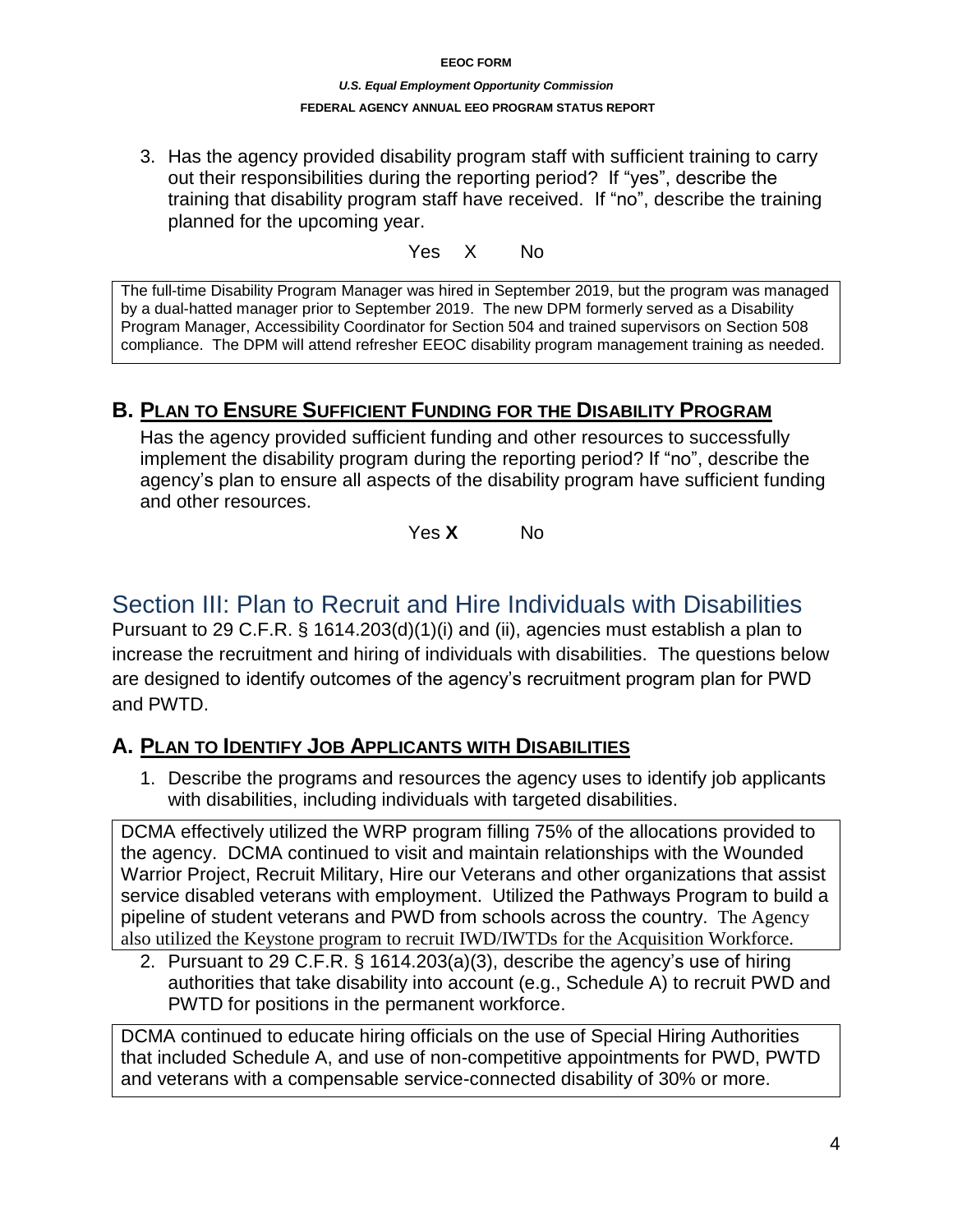3. When individuals apply for a position under a hiring authority that takes disability into account (e.g., Schedule A), explain how the agency (1) determines if the individual is eligible for appointment under such authority and (2) forwards the individual's application to the relevant hiring officials with an explanation of how and when the individual may be appointed.

To ensure eligibility, the employee or applicant must provide a signed Schedule A letter or other required documentation that indicates 30 percent or more disabled. The hiring official has the ability to contact a TF recruiter to query the registry for candidates in a specific job series. The Army Servicing Team forwards the applicant's resume to the hiring official prior to the competitive process with an explanation of the type of appointment the individual is qualified for hire.

4. Has the agency provided training to all hiring managers on the use of hiring authorities that take disability into account (e.g., Schedule A)? If "yes", describe the type(s) of training and frequency. If "no", describe the agency's plan to provide this training.

Yes **X** No N/A

Total Force (previously Human Capital) provides training to new supervisors and current hiring managers in areas including Schedule A, VRA, VEOA, Direct Hire and WRP programs via Staff Assistant visits and DLEAD 201.

## **B. PLAN TO ESTABLISH CONTACTS WITH DISABILITY EMPLOYMENT ORGANIZATIONS**

Describe the agency's efforts to establish and maintain contacts with organizations that assist PWD, including PWTD, in securing and maintaining employment.

DCMA plans to continue to maintain partnerships with IWD/IWTD organizations (i.e., WRP, Wounded Warrior Project, Recruit Military, Hire our Veterans and other organizations that service disabled veterans). Will promote the CAP program to retain PWDs/IWTDs. Also, utilizes the Pathways and Keystone Programs to recruit and fill positions across the country.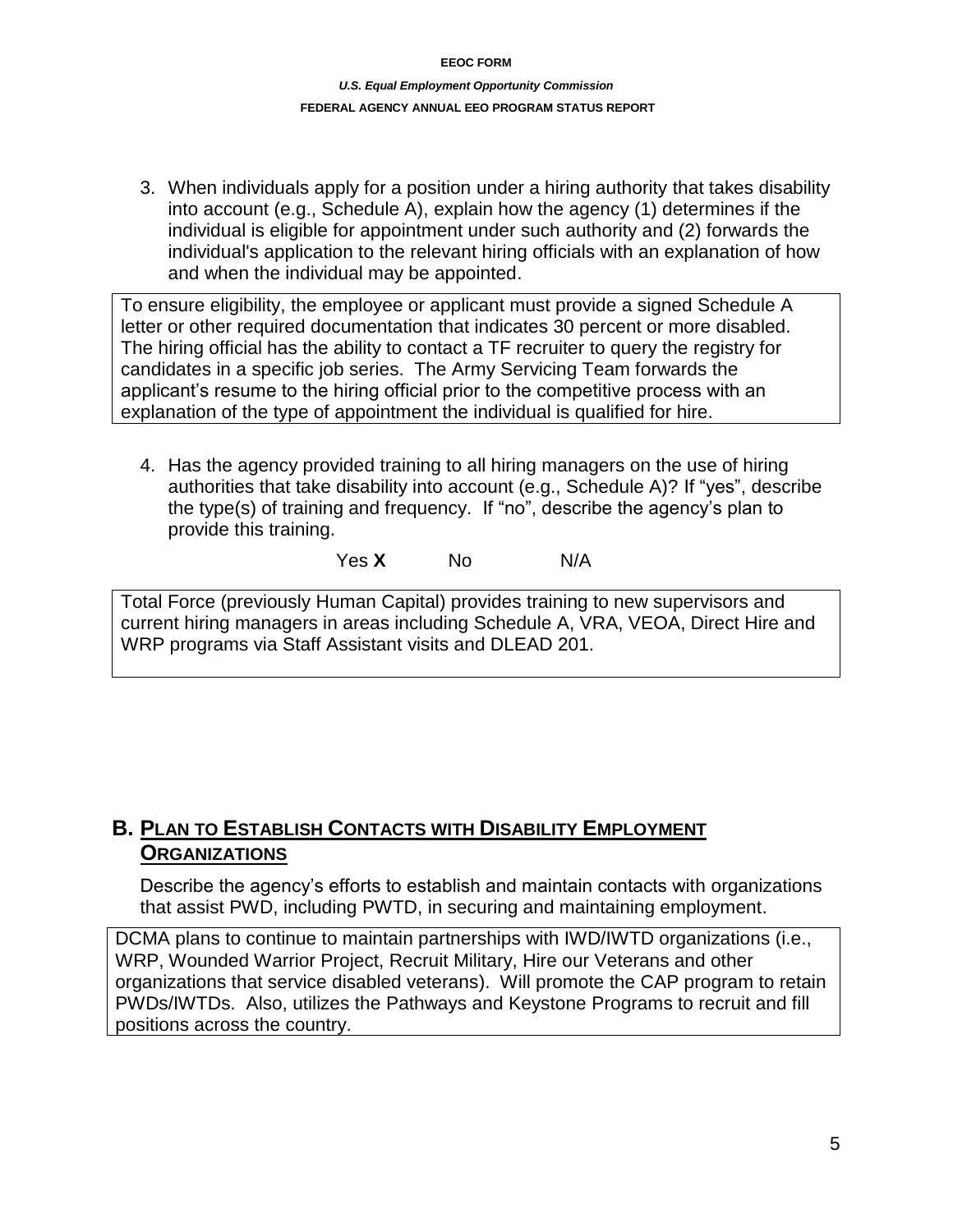### **C. PROGRESSION TOWARDS GOALS (RECRUITMENT AND HIRING)**

- 1. Using the goals of 12% for PWD and 2% for PWTD as the benchmarks, do triggers exist for PWD and/or PWTD among the new hires in the permanent workforce? If "yes", please describe the triggers below.
	- a. New Hires for Permanent Workforce (PWD) Yes No **X**
	- b. New Hires for Permanent Workforce (PWTD) Yes No X
- 2. Using the qualified applicant pool as the benchmark, do triggers exist for PWD and/or PWTD among the new hires for any of the mission-critical occupations (MCO)? If "yes", please describe the triggers below.

| a. New Hires for MCO (PWD)  | Yes X | No. |
|-----------------------------|-------|-----|
| b. New Hires for MCO (PWTD) | Yes X | No. |

For the 1102 occupation, there were 2 new hires of PWD and 0 PWDT For the 1910 occupation, there were no new hires of PWD or PWDT For the 0801 occupation, there was 1 new hire of PWD and 0 PWDT

3. Using the relevant applicant pool as the benchmark, do triggers exist for PWD and/or PWTD among the qualified *internal* applicants for any of the missioncritical occupations (MCO)? If "yes", please describe the triggers below.

| a. Qualified Applicants for MCO (PWD)  | Yes No |  |
|----------------------------------------|--------|--|
| b. Qualified Applicants for MCO (PWTD) | Yes No |  |

Separate data is not available on qualified internal applicants.

4. Using the qualified applicant pool as the benchmark, do triggers exist for PWD and/or PWTD among employees promoted to any of the mission-critical occupations (MCO)? If "yes", please describe the triggers below.

| a. Promotions for MCO (PWD)  | <b>Yes</b> | No X |
|------------------------------|------------|------|
| b. Promotions for MCO (PWTD) | Yes X      | No.  |

PWD for all promotions was 13.46% and PWTD was 1.61%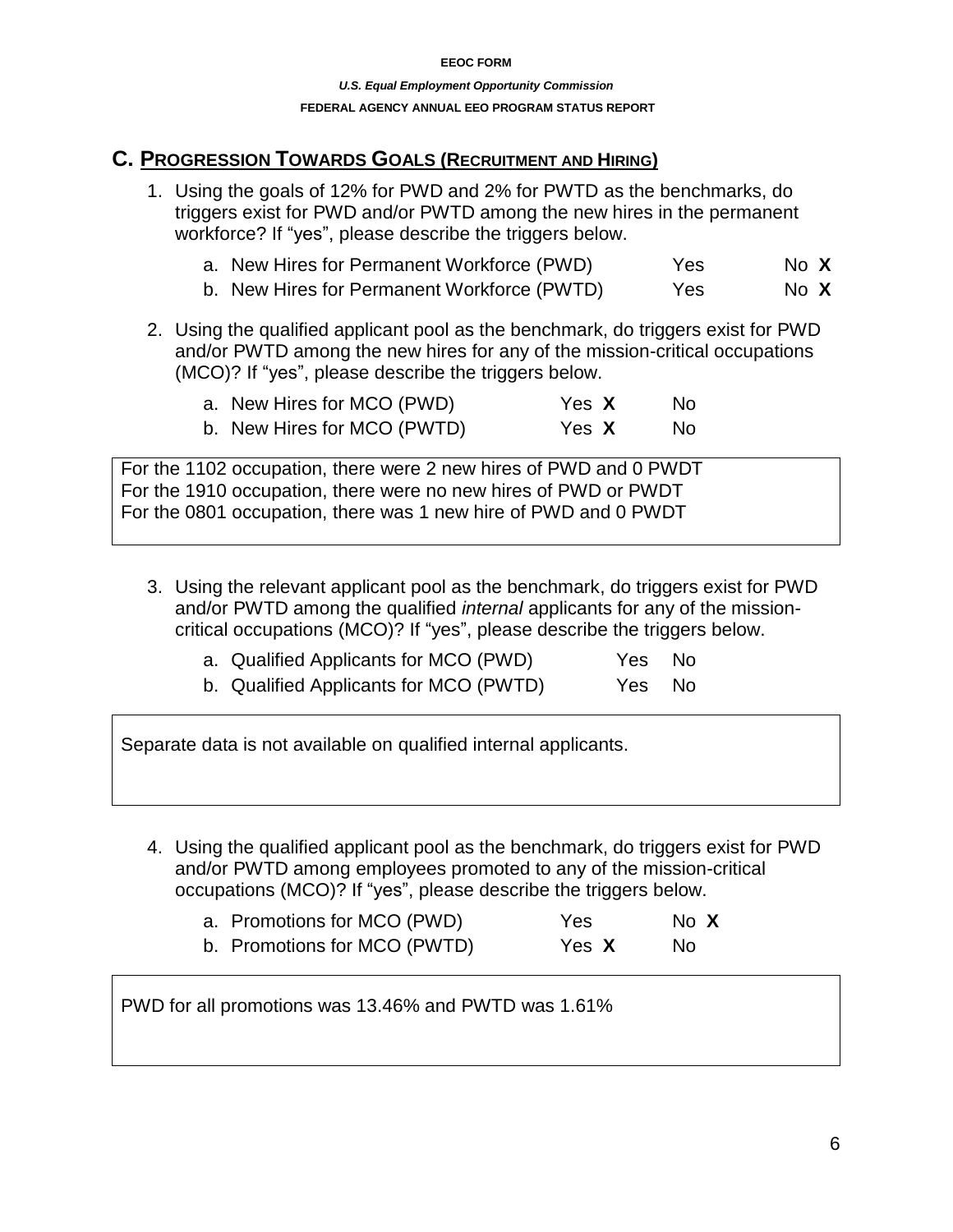#### *U.S. Equal Employment Opportunity Commission* **FEDERAL AGENCY ANNUAL EEO PROGRAM STATUS REPORT**

## Section IV: Plan to Ensure Advancement Opportunities for Employees with Disabilities

Pursuant to 29 C.F.R §1614.203(d)(1)(iii), agencies are required to provide sufficient advancement opportunities for employees with disabilities. Such activities might include specialized training and mentoring programs, career development opportunities, awards programs, promotions, and similar programs that address advancement. In this section, agencies should identify, and provide data on programs designed to ensure advancement opportunities for employees with disabilities.

### **A. ADVANCEMENT PROGRAM PLAN**

Describe the agency's plan to ensure PWD, including PWTD, have sufficient opportunities for advancement.

**Centralized Development Program**. The Centralized Development Program (CDP) provides offerings at both the agency level and the Contract Management Office level. The agency sponsors a host of developmental opportunities to enhance the talents of DCMA staff at the mid and senior grade levels. The grade level for eligibility in the CDP is typically GS-7 or above. The Centralized Development Program opportunities are offered at numerous prestigious institutions, including Harvard University, the National Defense University, military War Colleges and OPM's Management Development Centers and Federal Executive Institute.

**Keystone Program.** Keystones spend up to three years gaining technical knowledge and skills in accordance with DCMA guidelines and the Defense Acquisition Workforce Improvement Act for education and training. A variety of training methods are used to develop Keystones to include formal classroom training, distance learning (computerbased training), rotational assignments, specialized projects, extensive on-the-job training, coaching, and mentoring. A graduate of the Keystone Program will have the theory and practical experience to perform at the journeyman level in their particular career field.

## **B. CAREER DEVELOPMENT OPPORTUNITIES**

1. Please describe the career development opportunities that the agency provides to its employees.

To provide internal advancement opportunities for PWD and PWTD, DCMA utilized several strategies that included career ladder/upward mobility opportunities, mentoring, supervisor training, and the following developmental initiatives: Centralized Developmental program (CDP), Defense Civilian Emerging Leader Program (DCLEP), Leadership for a Democratic Society and the Keystone Program.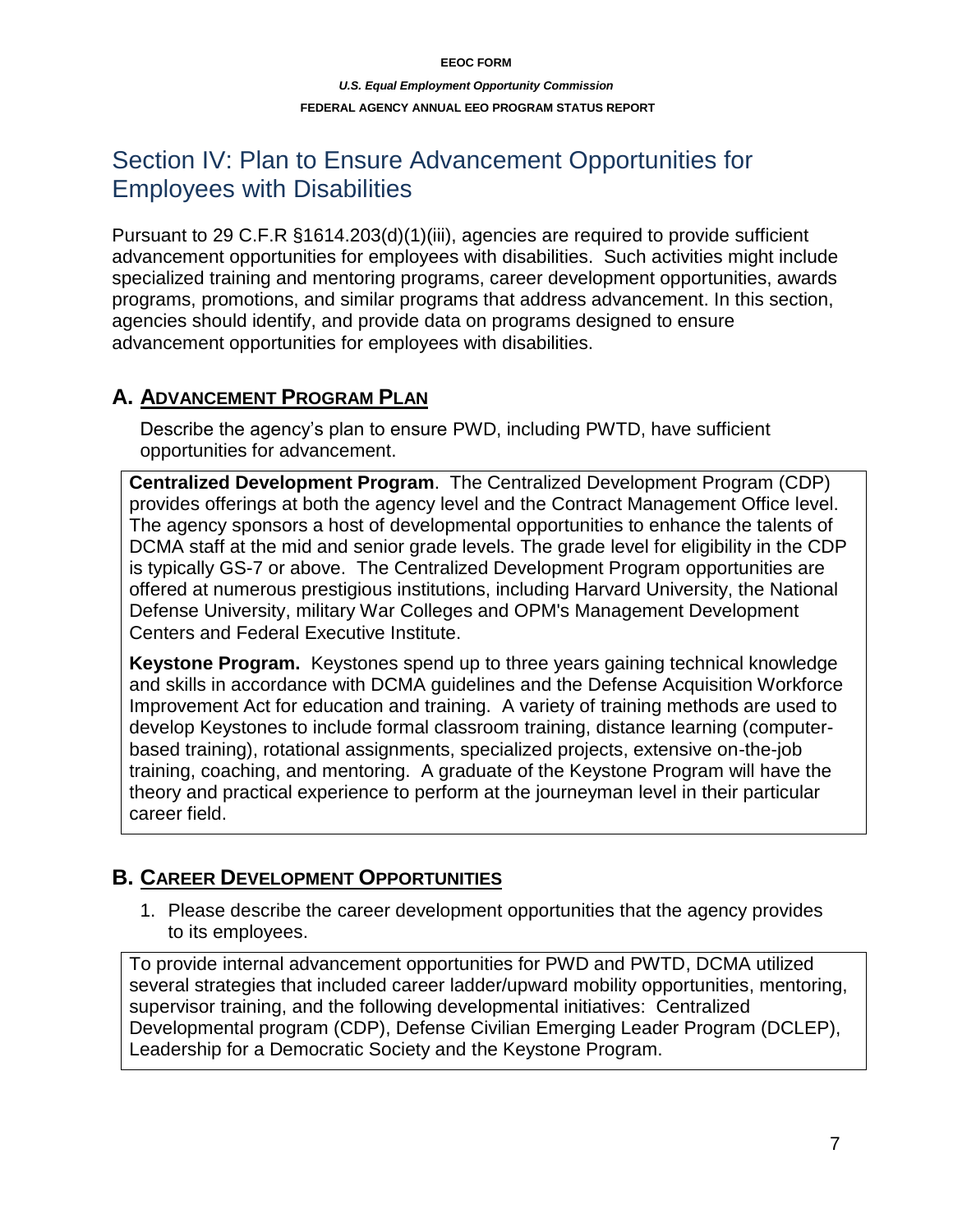#### *U.S. Equal Employment Opportunity Commission* **FEDERAL AGENCY ANNUAL EEO PROGRAM STATUS REPORT**

2. In the table below, please provide the data for career development opportunities that require competition and/or supervisory recommendation/approval to participate.

| <b>Career Development</b><br>Opportunities     | <b>Total Participants</b> |                          | <b>PWD</b>            |                             | <b>PWTD</b>           |                             |
|------------------------------------------------|---------------------------|--------------------------|-----------------------|-----------------------------|-----------------------|-----------------------------|
|                                                | Applicants<br>$(\#)$      | <b>Selectees</b><br>(# ) | Applicants<br>$(\% )$ | <b>Selectees</b><br>$(\% )$ | Applicants<br>(% )    | <b>Selectees</b><br>$(\% )$ |
| Internship Programs                            | Data Not<br>Available     | Data Not<br>Available    | Data Not<br>Available | Data Not<br>Available       | Data Not<br>Available | Data Not<br>Available       |
| <b>Fellowship Programs</b>                     | 24                        | 14                       | $\overline{0}$        | $\overline{0}$              | $\Omega$              | 0                           |
| <b>Mentoring Programs</b>                      | $\overline{0}$            | $\overline{0}$           | $\overline{0}$        | $\overline{0}$              | $\overline{0}$        | $\overline{0}$              |
| Coaching Programs                              | Data Not<br>Available     | Data Not<br>Available    | Data Not<br>Available | Data Not<br>Available       | Data Not<br>Available | Data Not<br>Available       |
| <b>Training Programs</b>                       | 40                        | 39                       | $\overline{0}$        | $\overline{0}$              | $\Omega$              | 0                           |
| Detail Programs                                | Data Not<br>Available     | Data Not<br>Available    | Data Not<br>Available | Data Not<br>Available       | Data Not<br>Available | Data Not<br>Available       |
| <b>Other Career</b><br>Development<br>Programs | 81                        | 43                       | $\Omega$              | $\overline{0}$              | $\Omega$              | 0                           |

3. Do triggers exist for PWD among the applicants and/or selectees for any of the career development programs? (The appropriate benchmarks are the relevant applicant pool for the applicants and the applicant pool for selectees.) If "yes", describe the trigger(s) in the text box.

| a. Applicants (PWD) | Yes | No X |  |
|---------------------|-----|------|--|
| b. Selections (PWD) | Yes | No X |  |

4. Do triggers exist for PWTD among the applicants and/or selectees for any of the career development programs identified? (The appropriate benchmarks are the relevant applicant pool for applicants and the applicant pool for selectees.) If "yes", describe the trigger(s) in the text box.

| a. Applicants (PWTD) | Yes | No X |
|----------------------|-----|------|
| b. Selections (PWTD) | Yes | No X |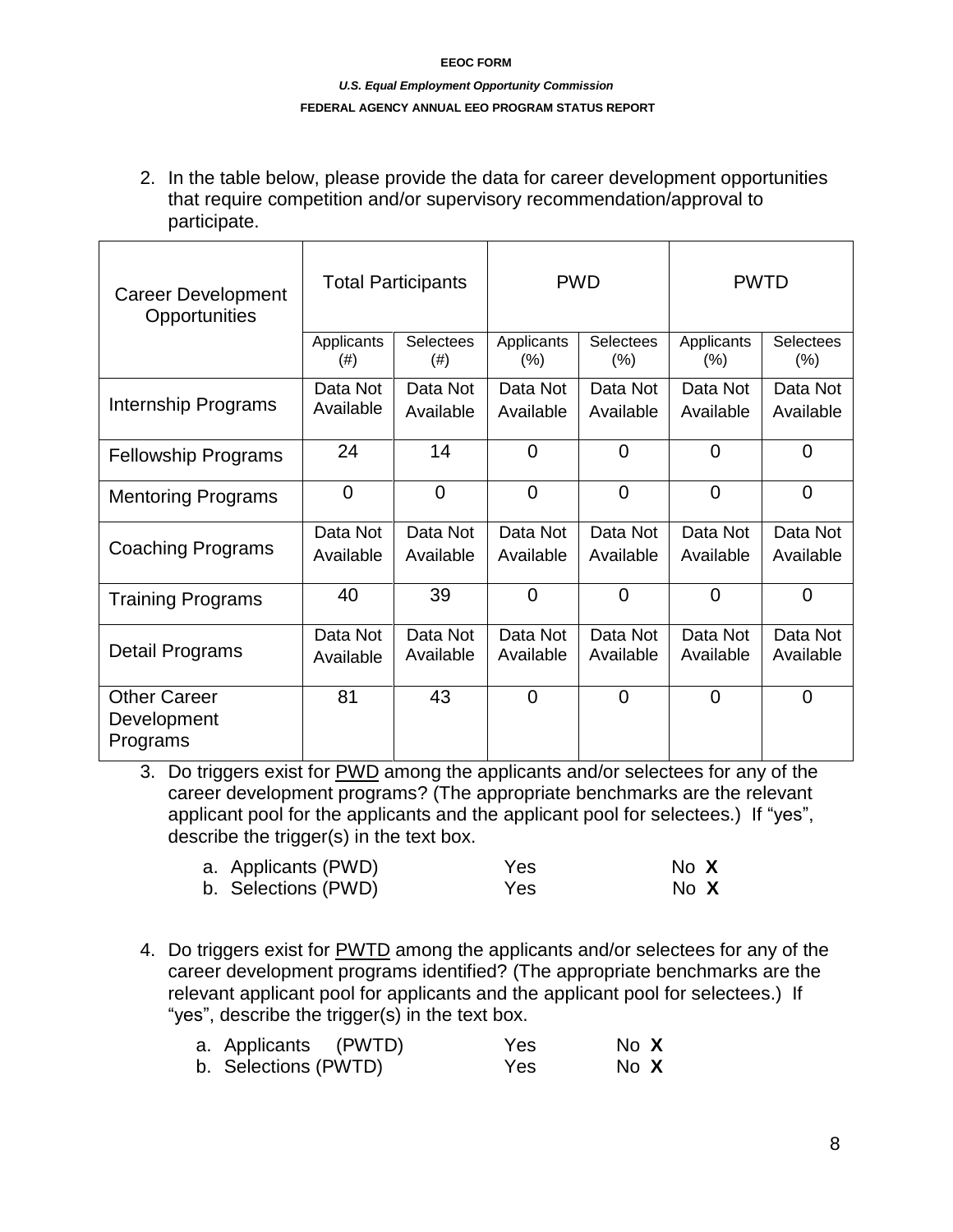#### *U.S. Equal Employment Opportunity Commission* **FEDERAL AGENCY ANNUAL EEO PROGRAM STATUS REPORT**

The career development programs were realigned under leadership and training. Data was not available this year for employees, PWD or PWTD in career development programs.

## **C. AWARDS**

1. Using the inclusion rate as the benchmark, does your agency have a trigger involving PWD and/or PWTD for any level of the time-off awards, bonuses, or other incentives? If "yes", please describe the trigger(s) in the text box.

|  | a. Awards, Bonuses, & Incentives (PWD)  | Yes | No X |  |
|--|-----------------------------------------|-----|------|--|
|  | b. Awards, Bonuses, & Incentives (PWTD) | Yes | No X |  |

N/A

2. Using the inclusion rate as the benchmark, does your agency have a trigger involving PWD and/or PWTD for quality step increases or performance-based pay increases? If "yes", please describe the trigger(s) in the text box.

| a. Pay Increases (PWD)  | Yes | No X |  |
|-------------------------|-----|------|--|
| b. Pay Increases (PWTD) | Yes | No X |  |

| N/A |                                                                                  |  |
|-----|----------------------------------------------------------------------------------|--|
|     | 2 If the exercy has other times of employee researction pregrams, are DMD and/or |  |

3. If the agency has other types of employee recognition programs, are PWD and/or PWTD recognized disproportionately less than employees without disabilities? (The appropriate benchmark is the inclusion rate.) If "yes", describe the employee recognition program and relevant data in the text box.

| a. Other Types of Recognition (PWD)  | <b>Yes</b> | No <b>X</b> |
|--------------------------------------|------------|-------------|
| b. Other Types of Recognition (PWTD) | Yes        | No <b>X</b> |

| N/A |  |  |  |
|-----|--|--|--|
|     |  |  |  |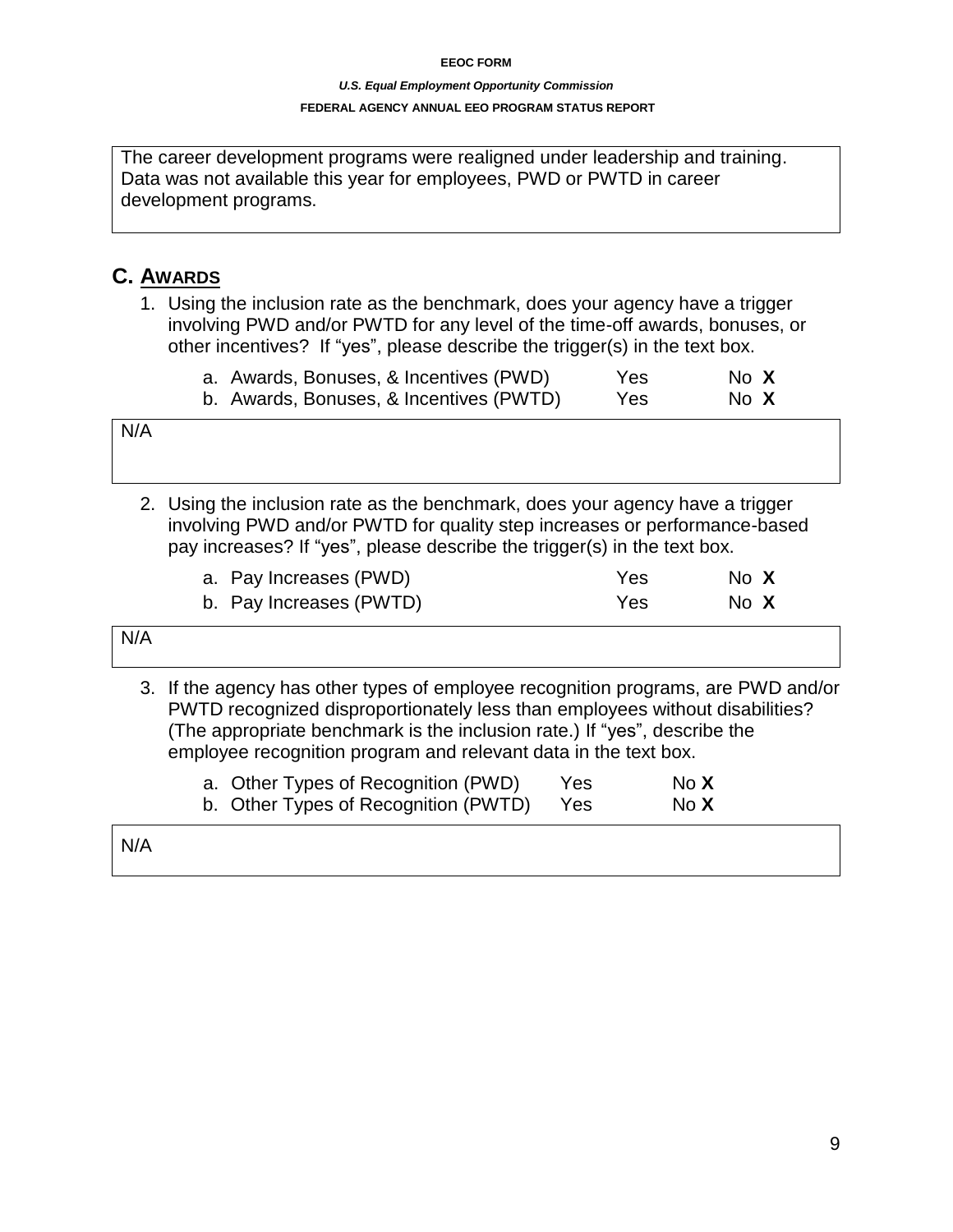#### *U.S. Equal Employment Opportunity Commission* **FEDERAL AGENCY ANNUAL EEO PROGRAM STATUS REPORT**

### **D. PROMOTIONS**

- 1. Does your agency have a trigger involving PWD among the qualified *internal*  applicants and/or selectees for promotions to the senior grade levels? (The appropriate benchmarks are the relevant applicant pool for qualified internal applicants and the qualified applicant pool for selectees.) For non-GS pay plans, please use the approximate senior grade levels. If "yes", describe the trigger(s) in the text box.
	- a. SES

| Ι.             | <b>Qualified Internal Applicants (PWD)</b> | Yes <b>X</b> | <b>No</b>   |
|----------------|--------------------------------------------|--------------|-------------|
| н.             | Internal Selections (PWD)                  | Yes          | No          |
| b. Grade GS-15 |                                            |              |             |
| Τ.             | Qualified Internal Applicants (PWD)        | Yes <b>X</b> | <b>No</b>   |
|                | ii. Internal Selections (PWD)              | Yes          | No.         |
| c. Grade GS-14 |                                            |              |             |
|                | Qualified Internal Applicants (PWD)        | Yes          | No <b>X</b> |
|                | ii. Internal Selections (PWD)              | Yes          | No.         |
| d. Grade GS-13 |                                            |              |             |
| Ι.             | Qualified Internal Applicants (PWD)        | Yes          | No <b>X</b> |
| н.             | Internal Selections (PWD)                  | Yes          | N٥          |
|                |                                            |              |             |

The SES and GS15 grades did not have any promotions from PWD.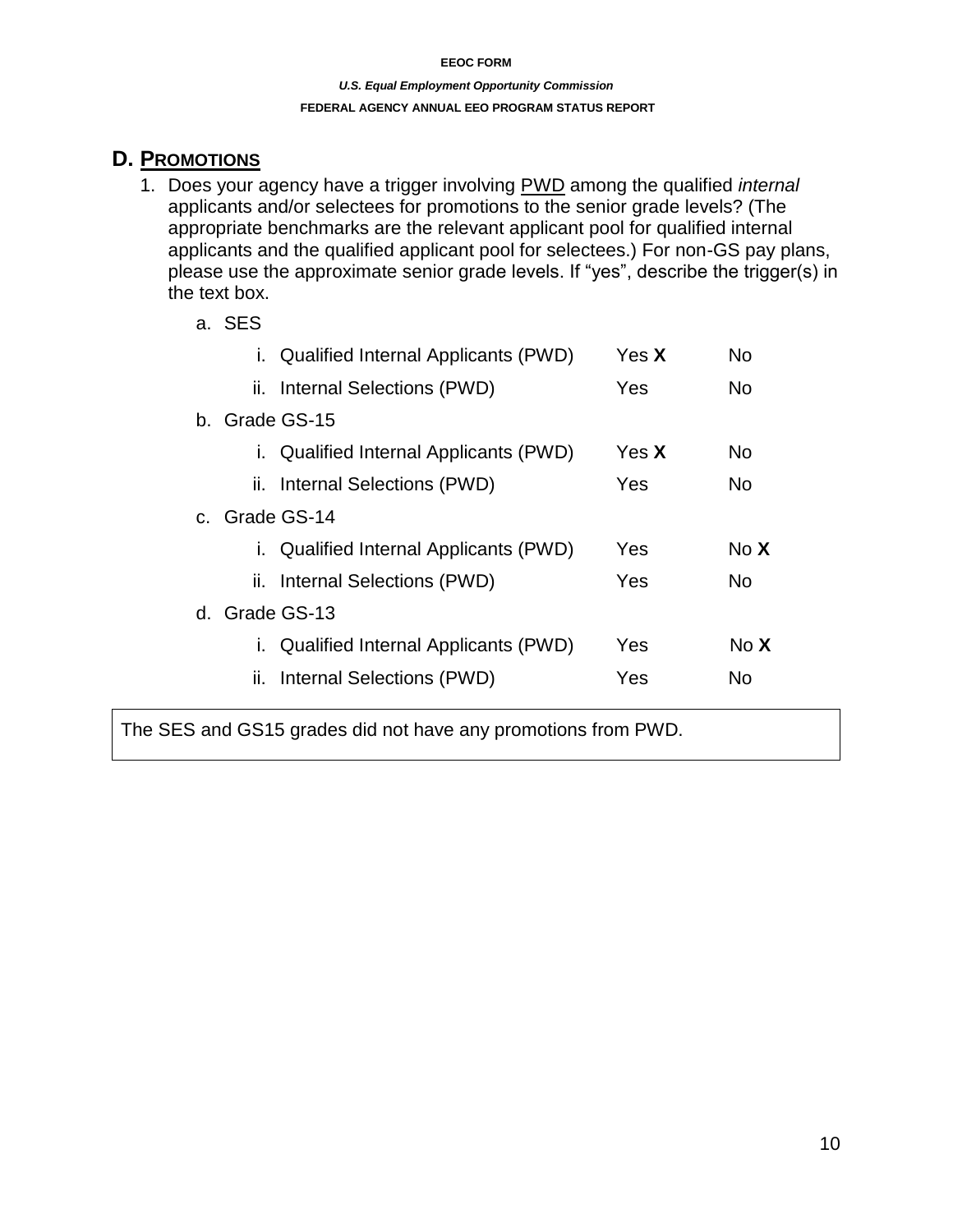#### *U.S. Equal Employment Opportunity Commission* **FEDERAL AGENCY ANNUAL EEO PROGRAM STATUS REPORT**

- 2. Does your agency have a trigger involving PWTD among the qualified *internal* applicants and/or selectees for promotions to the senior grade levels? (The appropriate benchmarks are the relevant applicant pool for qualified internal applicants and the qualified applicant pool for selectees.) For non-GS pay plans, please use the approximate senior grade levels. If "yes", describe the trigger(s) in the text box.
	- a. SES i. Qualified Internal Applicants (PWTD) Yes No ii. Internal Selections (PWTD) Yes No b. Grade GS-15 i. Qualified Internal Applicants (PWTD) Yes No ii. Internal Selections (PWTD) Yes No c. Grade GS-14 i. Qualified Internal Applicants (PWTD) Yes No ii. Internal Selections (PWTD) Yes No d. Grade GS-13 i. Qualified Internal Applicants (PWTD) Yes No ii. Internal Selections (PWTD) Yes No
- Separate data for internal applicants/selectees not available.
	- 3. Using the qualified applicant pool as the benchmark, does your agency have a trigger involving PWD among the new hires to the senior grade levels? For non-GS pay plans, please use the approximate senior grade levels. If "yes", describe the trigger(s) in the text box.

| Yes                                                                                                                    |                              |
|------------------------------------------------------------------------------------------------------------------------|------------------------------|
| Yes                                                                                                                    |                              |
| Yes                                                                                                                    |                              |
| Yes                                                                                                                    |                              |
| a. New Hires to SES (PWD)<br>b. New Hires to GS-15 (PWD)<br>c. New Hires to GS-14 (PWD)<br>d. New Hires to GS-13 (PWD) | No X<br>No X<br>No X<br>No X |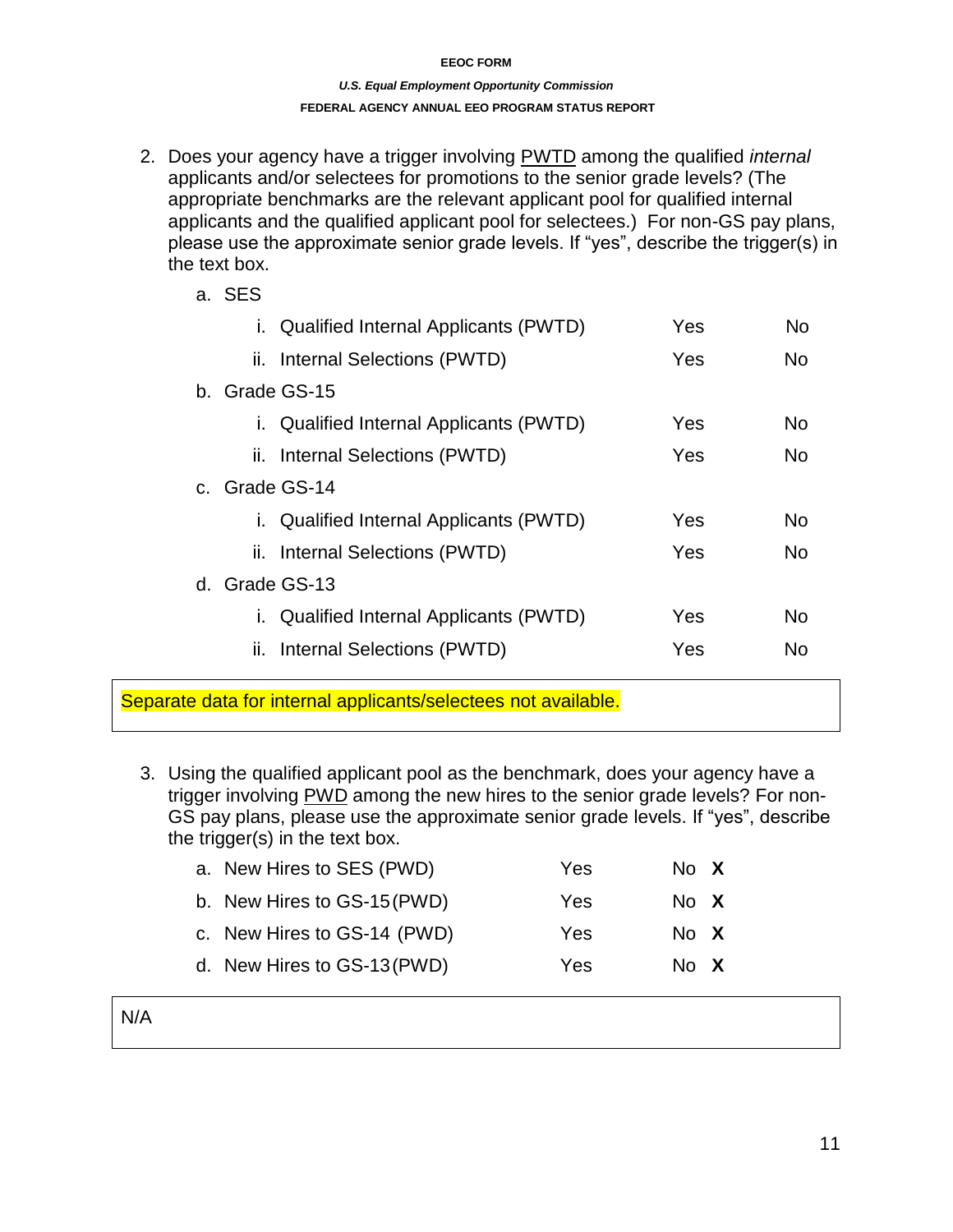#### *U.S. Equal Employment Opportunity Commission* **FEDERAL AGENCY ANNUAL EEO PROGRAM STATUS REPORT**

4. Using the qualified applicant pool as the benchmark, does your agency have a trigger involving PWTD among the new hires to the senior grade levels? For non-GS pay plans, please use the approximate senior grade levels. If "yes", describe the trigger(s) in the text box.

| a. New Hires to SES (PWTD)   | Yes X | No.  |
|------------------------------|-------|------|
| b. New Hires to GS-15 (PWTD) | Yes   | No X |
| c. New Hires to GS-14 (PWTD) | Yes   | No X |
| d. New Hires to GS-13 (PWTD) | Yes   | No X |

There were no PWTD new hires for SES positions.

5. Does your agency have a trigger involving PWD among the qualified *internal*  applicants and/or selectees for promotions to supervisory positions? (The appropriate benchmarks are the relevant applicant pool for qualified internal applicants and the qualified applicant pool for selectees.) If "yes", describe the trigger(s) in the text box.

### a. Executives

|                | i. Qualified Internal Applicants (PWD)     | Yes | No        |
|----------------|--------------------------------------------|-----|-----------|
|                | ii. Internal Selections (PWD)              | Yes | <b>No</b> |
| Managers<br>b. |                                            |     |           |
| L.             | <b>Qualified Internal Applicants (PWD)</b> | Yes | No        |
|                | ii. Internal Selections (PWD)              | Yes | <b>No</b> |
| c. Supervisors |                                            |     |           |
| Ĺ.             | Qualified Internal Applicants (PWD)        | Yes | No        |
|                | ii. Internal Selections (PWD)              | Yes | N٥        |
|                |                                            |     |           |

Separate data for internal applicants/selectees is not available.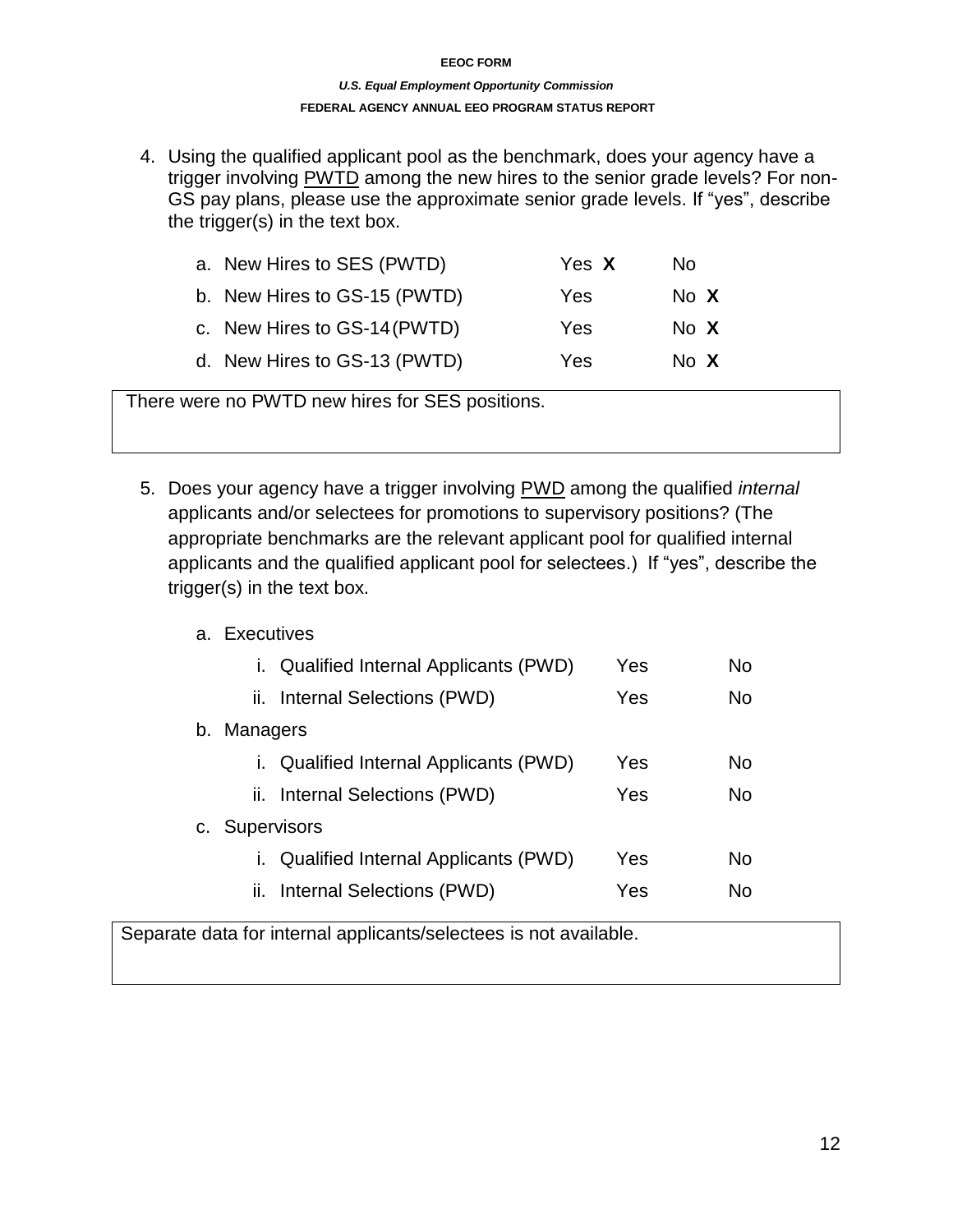#### *U.S. Equal Employment Opportunity Commission* **FEDERAL AGENCY ANNUAL EEO PROGRAM STATUS REPORT**

- 6. Does your agency have a trigger involving PWTD among the qualified *internal*  applicants and/or selectees for promotions to supervisory positions? (The appropriate benchmarks are the relevant applicant pool for qualified internal applicants and the qualified applicant pool for selectees.) If "yes", describe the trigger(s) in the text box.
	- a. Executives

| i. Qualified Internal Applicants (PWTD)           | Yes | No.       |
|---------------------------------------------------|-----|-----------|
| ii. Internal Selections (PWTD)                    | Yes | <b>No</b> |
| <b>Managers</b><br>b.                             |     |           |
| <b>Qualified Internal Applicants (PWTD)</b><br>Ι. | Yes | No.       |
| ii. Internal Selections (PWTD)                    | Yes | No        |
| <b>Supervisors</b><br>C.                          |     |           |
| Qualified Internal Applicants (PWTD)              | Yes | No        |
| ii. Internal Selections (PWTD)                    | Yes | No        |

Separate data for internal applicants/selectees is not available.

7. Using the qualified applicant pool as the benchmark, does your agency have a trigger involving PWD among the selectees for new hires to supervisory positions? If "yes", describe the trigger(s) in the text box.

| a. New Hires for Executives (PWD)  | Yes X | No.  |
|------------------------------------|-------|------|
| b. New Hires for Managers (PWD)    | Yes   | No X |
| c. New Hires for Supervisors (PWD) | Yes   | No X |

No new hire PWD executives this FY.

8. Using the qualified applicant pool as the benchmark, does your agency have a trigger involving PWTD among the selectees for new hires to supervisory positions? If "yes", describe the trigger(s) in the text box.

| a. New Hires for Executives (PWTD)  | Yes X | No.  |  |
|-------------------------------------|-------|------|--|
| b. New Hires for Managers (PWTD)    | Yes   | No X |  |
| c. New Hires for Supervisors (PWTD) | Yes   | No X |  |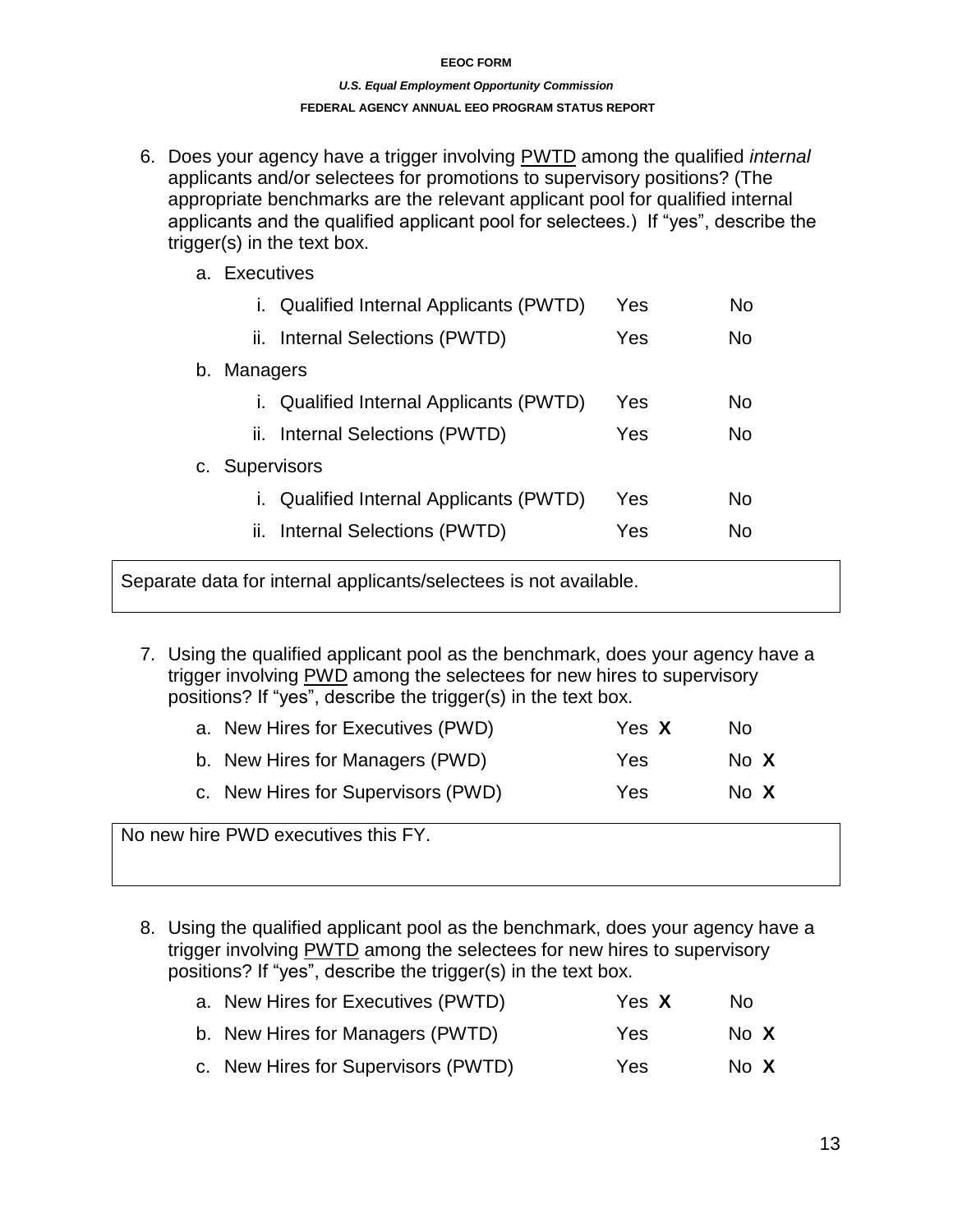#### *U.S. Equal Employment Opportunity Commission* **FEDERAL AGENCY ANNUAL EEO PROGRAM STATUS REPORT**

No new hire PWD executives this FY.

## Section V: Plan to Improve Retention of Persons with Disabilities

To be a model employer for persons with disabilities, agencies must have policies and programs in place to retain employees with disabilities. In this section, agencies should: (1) analyze workforce separation data to identify barriers retaining employees with disabilities; (2) describe efforts to ensure accessibility of technology and facilities; and (3) provide information on the reasonable accommodation program and workplace personal assistance services.

### **A. VOLUNTARY AND INVOLUNTARY SEPARATIONS**

1. In this reporting period, did the agency convert all eligible Schedule A employees with a disability into the competitive service after two years of satisfactory service  $(5 C.F.R. § 213.3102(u)(6)(i))$ ? If "no", please explain why the agency did not convert all eligible Schedule A employees.

Yes No N/A **X**

N/A

2. Using the inclusion rate as the benchmark, did the percentage of PWD among voluntary and involuntary separations exceed that of persons without disabilities? If "yes", describe the trigger below.

|     | a. Voluntary Separations (PWD)   | Yes. | No X |
|-----|----------------------------------|------|------|
|     | b. Involuntary Separations (PWD) | Yes  | No X |
| N/A |                                  |      |      |
|     |                                  |      |      |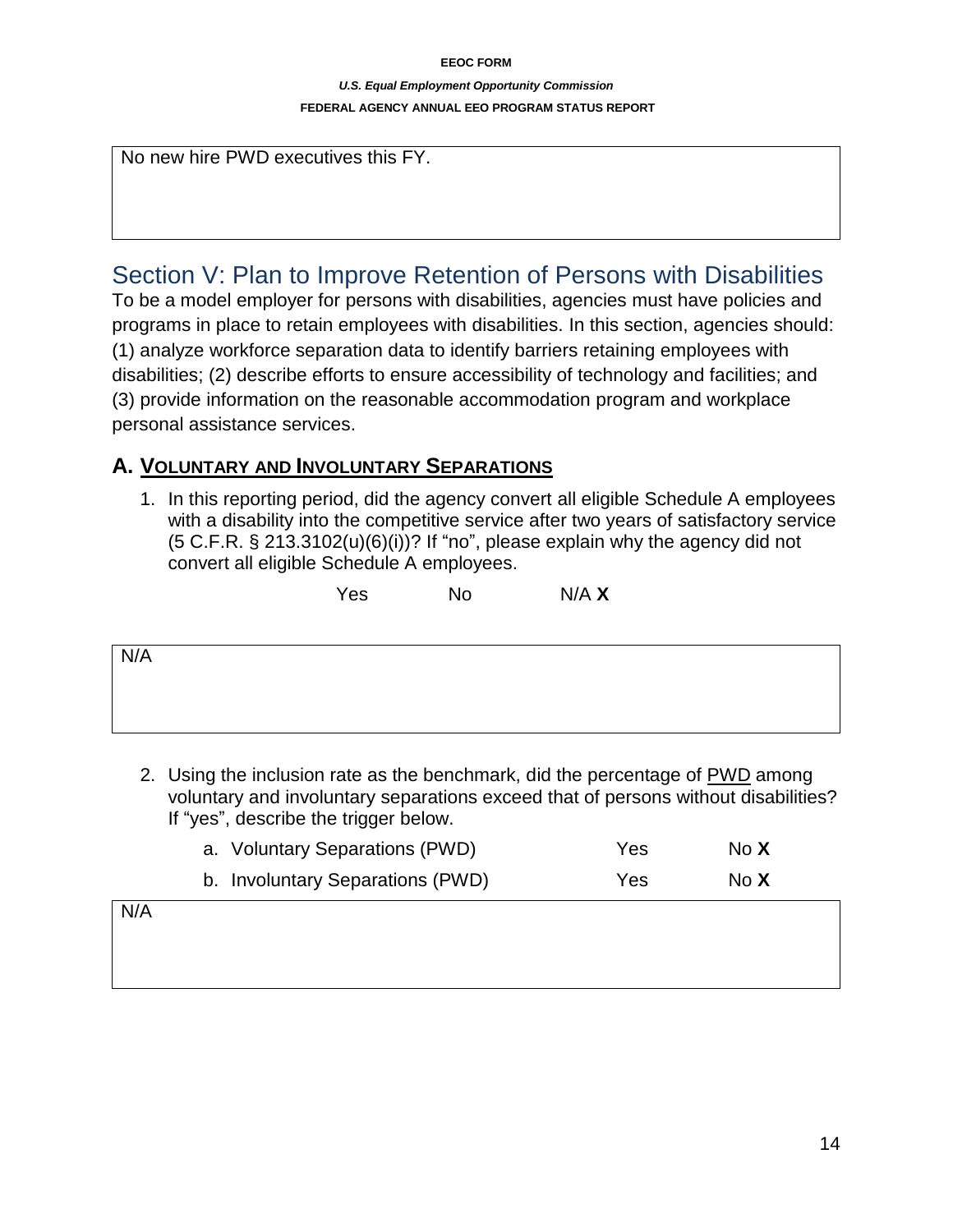#### *U.S. Equal Employment Opportunity Commission* **FEDERAL AGENCY ANNUAL EEO PROGRAM STATUS REPORT**

3. Using the inclusion rate as the benchmark, did the percentage of PWTD among voluntary and involuntary separations exceed that of persons without targeted disabilities? If "yes", describe the trigger below.

|  | a. Voluntary Separations (PWTD) | Yes | No X |
|--|---------------------------------|-----|------|
|--|---------------------------------|-----|------|

b. Involuntary Separations (PWTD) Yes No **X**

| N/A |  |  |
|-----|--|--|
|     |  |  |

4. If a trigger exists involving the separation rate of PWD and/or PWTD, please explain why they left the agency using exit interview results and other data sources.

| $N/A - No$ triggers for separations |  |
|-------------------------------------|--|
|-------------------------------------|--|

## **B. ACCESSIBILITY OF TECHNOLOGY AND FACILITIES**

Pursuant to 29 C.F.R. § 1614.203(d)(4), federal agencies are required to inform applicants and employees of their rights under Section 508 of the Rehabilitation Act of 1973 (29 U.S.C. § 794(b), concerning the accessibility of agency technology, and the Architectural Barriers Act of 1968 (42 U.S.C. § 4151-4157), concerning the accessibility of agency facilities. In addition, agencies are required to inform individuals where to file complaints if other agencies are responsible for a violation.

1. Please provide the internet address on the agency's public website for its notice explaining employees' and applicants' rights under Section 508 of the Rehabilitation Act, including a description of how to file a complaint.

<https://www.dcma.mil/508/>

2. Please provide the internet address on the agency's public website for its notice explaining employees' and applicants' rights under the Architectural Barriers Act, including a description of how to file a complaint.

[http://www.section508.gov](http://www.section508.gov/)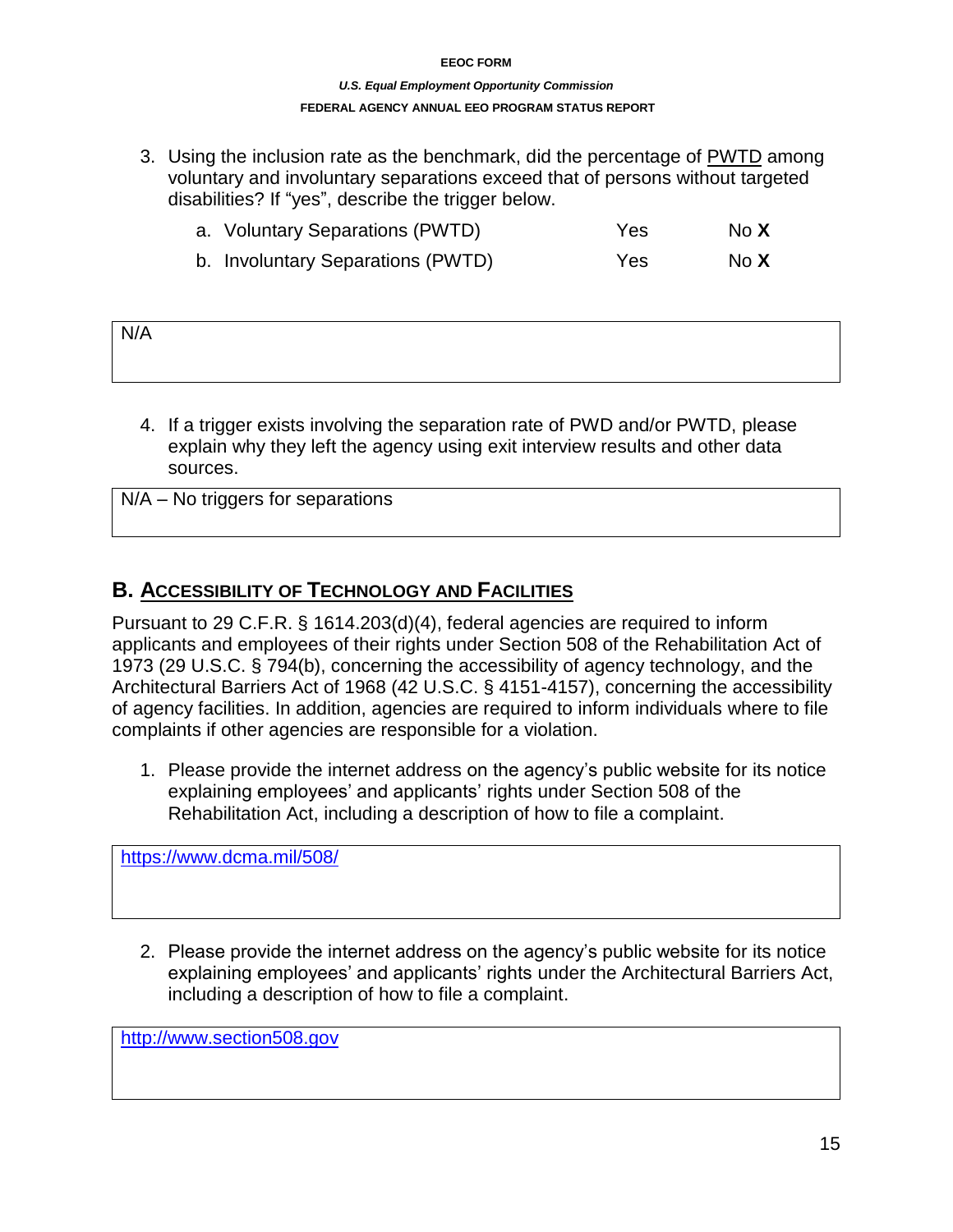#### *U.S. Equal Employment Opportunity Commission* **FEDERAL AGENCY ANNUAL EEO PROGRAM STATUS REPORT**

3. Describe any programs, policies, or practices that the agency has undertaken, or plans on undertaking over the next fiscal year, designed to improve accessibility of agency facilities and/or technology.

The section 508 coordinator is currently working to implement changes to the 508 policy, hire additional coordinators or appoint collateral duty coordinators, acquire funding and develop a plan moving forward toward full compliance.

## **C. REASONABLE ACCOMMODATION PROGRAM**

Pursuant to 29 C.F.R. § 1614.203(d)(3), agencies must adopt, post on their public website, and make available to all job applicants and employees, reasonable accommodation procedures.

1. Please provide the average time frame for processing initial requests for reasonable accommodations during the reporting period. (Please do not include previously approved requests with repetitive accommodations, such as interpreting services.)

The average time for processing initial RA requests, not involving equipment, was 16 calendar days. The average time for processing RA requests with equipment was 34 calendar days, just above the 30-day timeline. The delay was a result of utilizing CAP, shipping to Commands worldwide and replacing equipment.

2. Describe the effectiveness of the policies, procedures, or practices to implement the agency's reasonable accommodation program. Some examples of an effective program include timely processing requests, timely providing approved accommodations, conducting training for managers and supervisors, and monitoring accommodation requests for trends.

The agency hired a new disability program manager who began implementing RA training to subordinate Commands and HQ personnel; drafted supplemental forms and process timeline diagram to help bridge communication gaps and further assist employees and management in understanding RA requests. The agency also provided a RA fact sheet, guidance and forms on the main page of the intranet site.

## **D. PERSONAL ASSISTANCE SERVICES ALLOWING EMPLOYEES TO PARTICIPATE IN THE WORKPLACE**

Pursuant to 29 C.F.R. § 1614.203(d)(5), federal agencies, as an aspect of affirmative action, are required to provide personal assistance services (PAS) to employees who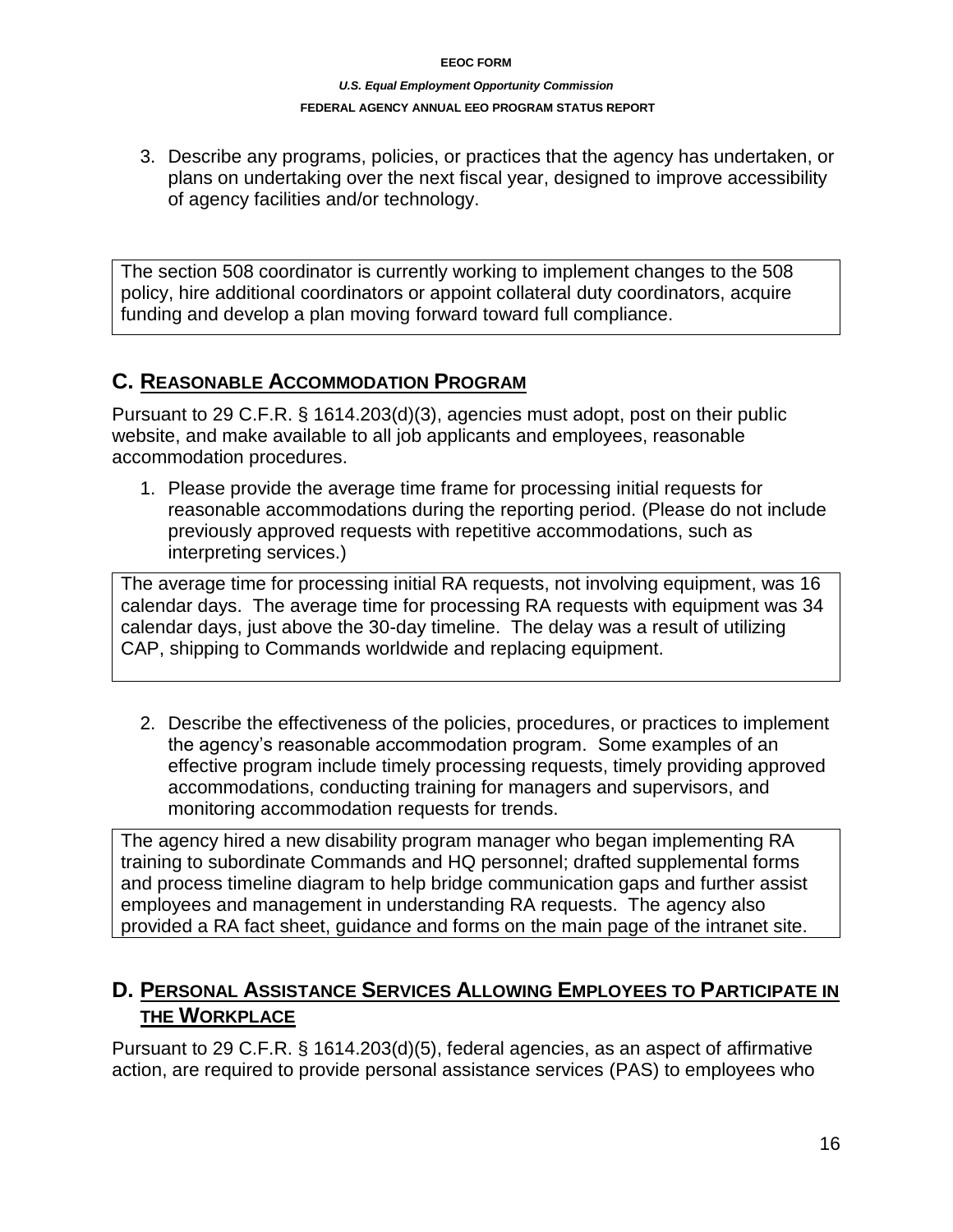#### *U.S. Equal Employment Opportunity Commission*

#### **FEDERAL AGENCY ANNUAL EEO PROGRAM STATUS REPORT**

need them because of a targeted disability, unless doing so would impose an undue hardship on the agency.

Describe the effectiveness of the policies, procedures, or practices to implement the PAS requirement. Some examples of an effective program include timely processing requests for PAS, timely providing approved services, conducting training for managers and supervisors, and monitoring PAS requests for trends.

DCMA has a Personal Assistance Service (PAS) policy set in place. However, there has been no requirement to utilize the PAS to measure the effectiveness of the program.

## Section VI: EEO Complaint and Findings Data

## **A. EEO COMPLAINT DATA INVOLVING HARASSMENT**

1. During the last fiscal year, did a higher percentage of PWD file a formal EEO complaint alleging harassment, as compared to the government-wide average?

Yes No **X** N/A

2. During the last fiscal year, did any complaints alleging harassment based on disability status result in a finding of discrimination or a settlement agreement?

Yes **X** No N/A

3. If the agency had one or more findings of discrimination alleging harassment based on disability status during the last fiscal year, please describe the corrective measures taken by the agency.

No findings of discrimination during the last FY; however, two (2) settlement agreements were reached via ADR for complaints alleging disability discrimination.

### **B. EEO COMPLAINT DATA INVOLVING REASONABLE ACCOMMODATION**

1. During the last fiscal year, did a higher percentage of PWD file a formal EEO complaint alleging failure to provide a reasonable accommodation, as compared to the government-wide average?

Yes No **X** N/A

2. During the last fiscal year, did any complaints alleging failure to provide reasonable accommodation result in a finding of discrimination or a settlement agreement?

Yes No **X** N/A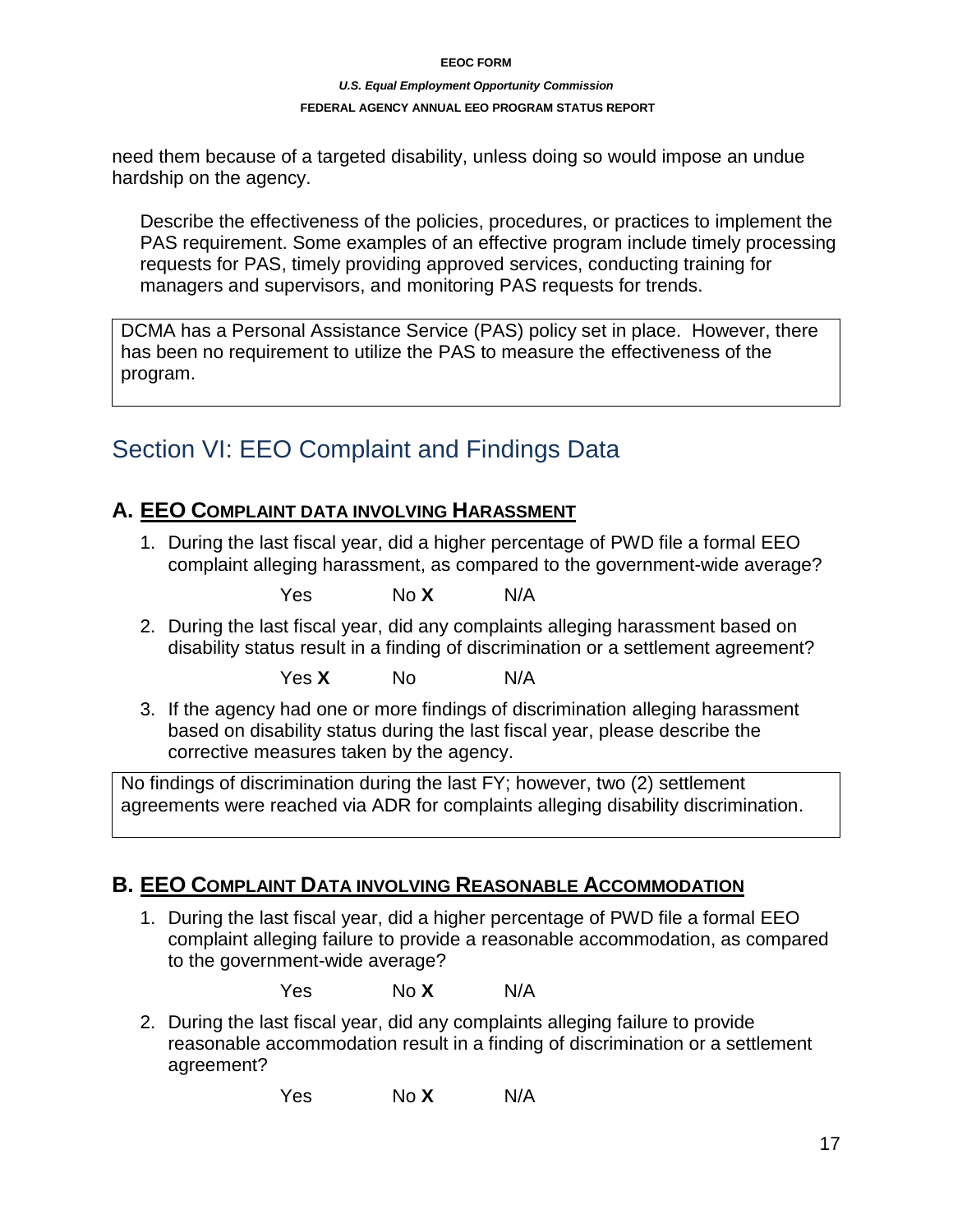#### *U.S. Equal Employment Opportunity Commission* **FEDERAL AGENCY ANNUAL EEO PROGRAM STATUS REPORT**

3. If the agency had one or more findings of discrimination involving the failure to provide a reasonable accommodation during the last fiscal year, please describe the corrective measures taken by the agency.

N/A

## Section VII: Identification and Removal of Barriers

Element D of MD-715 requires agencies to conduct a barrier analysis when a trigger suggests that a policy, procedure, or practice may be impeding the employment opportunities of a protected EEO group.

1. Has the agency identified any barriers (policies, procedures, and/or practices) that affect employment opportunities for PWD and/or PWTD?

Yes No **X**

Has the agency established a plan to correct the barrier(s) involving PWD and/or PWTD?

Yes No N/A **X**

2. Identify each trigger and plan to remove the barrier(s), including the identified barrier(s), objective(s), responsible official(s), planned activities, and, where applicable, accomplishments.

| Trigger 1                          | N/A                       |                                                                  |                                  |                                    |  |
|------------------------------------|---------------------------|------------------------------------------------------------------|----------------------------------|------------------------------------|--|
| Barrier(s)                         |                           |                                                                  |                                  |                                    |  |
| Objective(s)                       |                           |                                                                  |                                  |                                    |  |
| Responsible Official(s)            |                           | <b>Performance Standards Address</b><br>the Plan?<br>(Yes or No) |                                  |                                    |  |
|                                    |                           |                                                                  |                                  |                                    |  |
| <b>Target Date</b><br>(mm/dd/yyyy) | <b>Planned Activities</b> | Sufficient<br>Staffing &<br>Funding<br>(Yes or No)               | Modified<br>Date<br>(mm/dd/yyyy) | Completion<br>Date<br>(mm/dd/yyyy) |  |
|                                    |                           |                                                                  |                                  |                                    |  |
|                                    |                           |                                                                  |                                  |                                    |  |
| <b>Fiscal Year</b>                 | Accomplishments           |                                                                  |                                  |                                    |  |
|                                    |                           |                                                                  |                                  |                                    |  |
|                                    |                           |                                                                  |                                  |                                    |  |